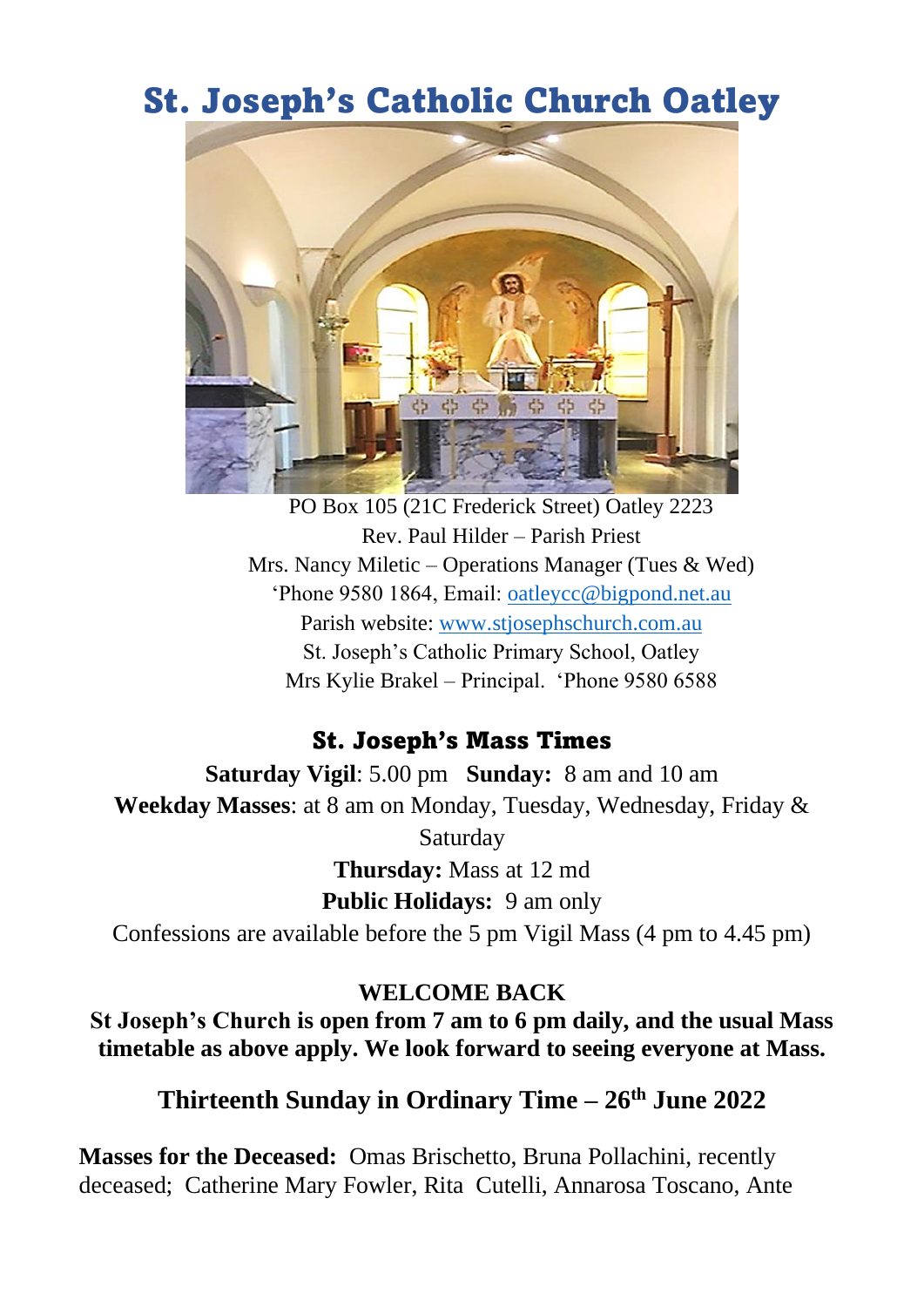Bagaric, Peter Rayment, anniversaries, Elias Francis, his parents and sister, deceased members of the Beljo and Bagaric families.

### **For the Sick:** Milka Damjanic, Jim Rathke

**NOW IS THE ACCEPTABLE TIME:** The publican cried: "Time, gentlemen, time." In the corner of the inn sat a dead man at a table with an empty mug at his side and few scraps of unfinished food on a plate. It was closing time. Time for all to leave, but this man had left before all the others. He had gone in a split second. Time is a strange phenomenon. The only part of it we can call our own is that split second known as 'now'. It is that split second that our fate will be decided. *Now is the acceptable time; now is the day of salvation.* Every slip second is pregnant with eternity. We can look back at the past and look forward to the future, but we can only live or die in the present.

In today's Gospel Our Lord extended an invitation to us to follow him. He wanted an instant response; instead, he got procrastination. The ones he asked to follow said they must do something else first. The lesson for us is to realise the importance of instant service. The saints spoke of the "sacrament of the present moment". They meant that every present moment has its content of grace, and we have the power to release its flow. Neither the past nor the future can increase our holiness, and our salvation does not depend on them. There may be no future and the past is over. We must live for God in the present in order that our future be assured. The Christian knows that God who is timeless has given us time to earn eternity. But we must always be prepared for that eternity. Christ tells us: *No one who put his hand to the plough and looks back is fit for the kingdom of Heaven.* All our energies must be directed to the present. We should indeed be sorry for our past misdeeds, but even that sorrow must be in the present. We can look forward to serving Our Lord in the future, but what is more important is to serve him now. We must not be procrastinators in our following of him.

**The Solemnity of Ss. Peter and Paul will be celebrated on Wednesday, 29th June**. The Holy Father's Appeal (Peter's Pence) will be made over the Masses this weekend (25th and 26th June). Envelopes are available in the foyer.

**Winter Vinnies Appeal:** Thank you to our Parish Community for donating towards our Winter Vinnies Appeal, with the \$2,400, raised this will go towards helping Families fleeing from Domestic Violence.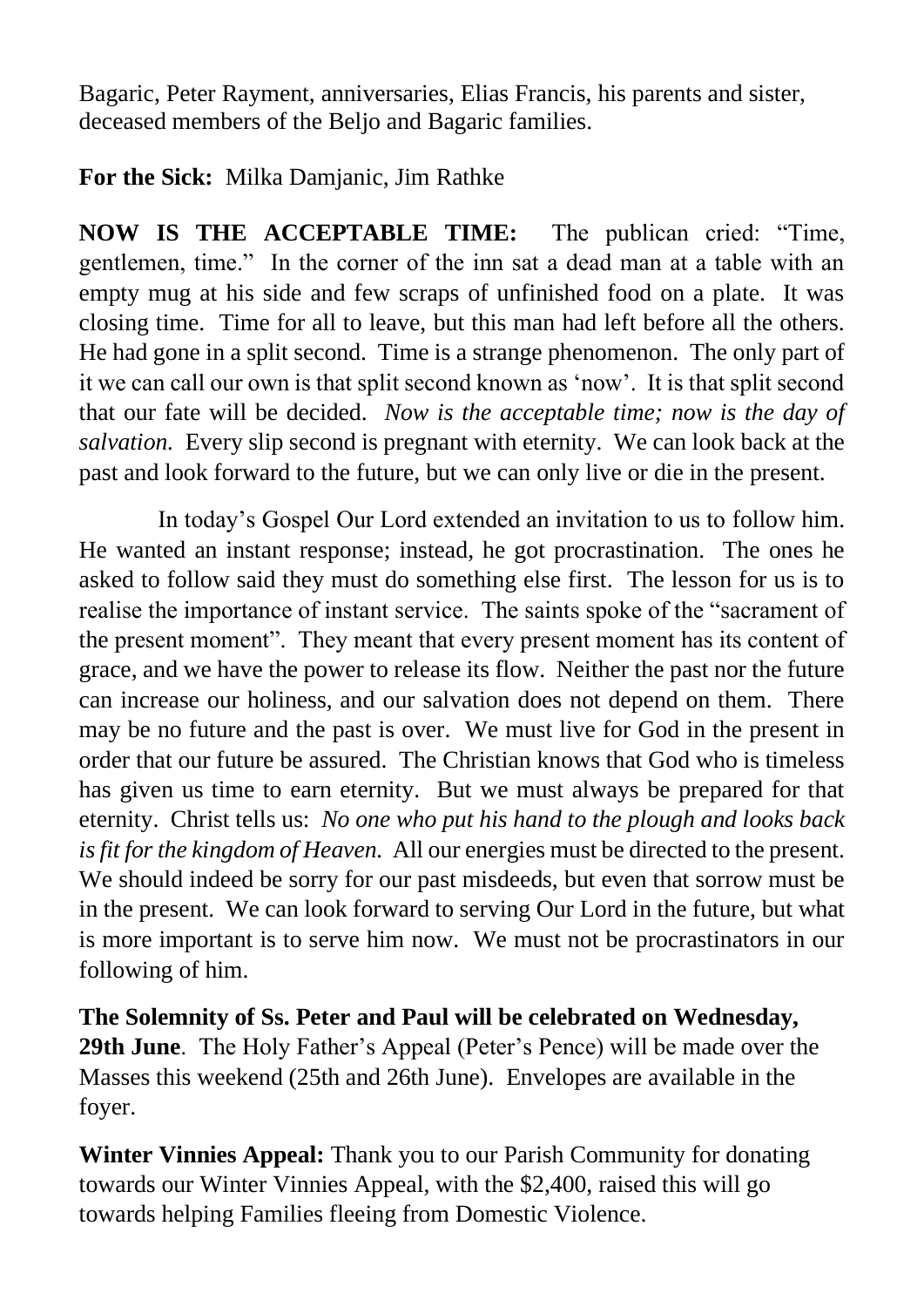

**CONFIRMATION:** The children of the parish who are eligible to receive the Sacrament of Confirmation this year, have completed their classes and preparation to receive the Sacrament at St. Mary's Cathedral on Sunday, 7th August. Please keep them in your prayers and encourage them to faithfully practice their faith.

**RECONCILIATION 2021 CATHCUP (Year 3 and above) Term Three:**  Applications are now open – Close  $10<sup>th</sup>$  July. (See details on the parish website [www.stjosephschurch.com.au](http://www.stjosephschurch.com.au/) in the tab *Sacramental Dates 2022)*. Additionally, click on the application form attached for further details and enrolment. [Application and enrolment.](file:///C:/Users/OatleyParish/Desktop/Documents/LITURGY%20AND%20SACRAMENTS/SACRAMENTS%202022/Sacraments%202022/Reconciliation/Information%20Sheet-Enrolment%20Form_Reconciliation%202022%20Catchup%20and%20FHC%202022.doc)

**FIRST HOLY COMMUNION 2022 (Year 3 and above) Term Three:**  Applications now open – Close  $7<sup>th</sup>$  August. (See details on the parish website [www.stjosephschurch.com.au](http://www.stjosephschurch.com.au/) in the tab **Sacramental Dates 2022**). Additionally, click on the application form attached for further details and enrolment. **[Application and enrolment.](file:///C:/Users/OatleyParish/Desktop/Documents/LITURGY%20AND%20SACRAMENTS/SACRAMENTS%202022/Sacraments%202022/Reconciliation/Information%20Sheet-Enrolment%20Form_Reconciliation%202022%20Catchup%20and%20FHC%202022.doc)**

**RECONCILIATION 2022 (Year 2 and above) Term Four:** Applications open at **the end of Term 3**. (See details on the parish website [www.stjosephschurch.com.au\)](http://www.stjosephschurch.com.au/)

## **CHILDREN'S LITURGY IS BACK!**

We are looking forward to welcoming our young parishioners back to Children's Liturgy during the **10am Sunday Mass**. Children will have the opportunity to celebrate and reflect on the Sunday Gospel reading in an age-appropriate way. Children are led through prayer, songs, craft, and readings that are adapted to their level of understanding. We are fortunate to have some volunteers to lead this work and we would be grateful for any interested parishioners to contact [oatleycc@bigpond.net.au](mailto:oatleycc@bigpond.net.au) if they would be keen to assist in this important ministry.

**SAVE THE DATE -NEXT PARISH MORNING TEA: Friday 22 July at** 

**10.30am.** Thank you to everyone who participated and volunteered at the previous Parish morning teas. Due to the great turnout and enjoyable get